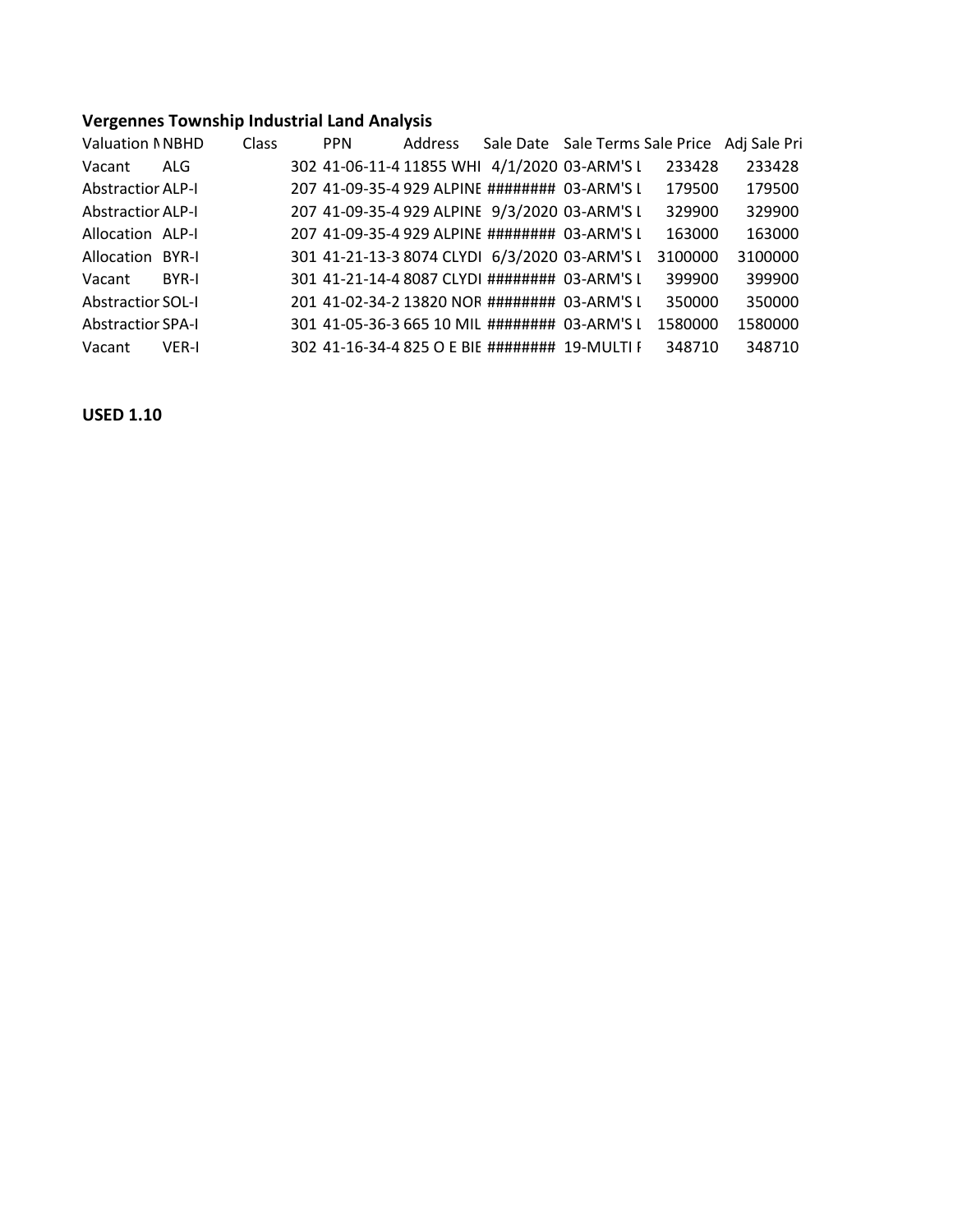|           |              |                                        |            |                 | Confidentia Liber/Page Acreage Land Descr Land Size 1 Land Descr Land size 2 Land Descr Land Size 3 |          |
|-----------|--------------|----------------------------------------|------------|-----------------|-----------------------------------------------------------------------------------------------------|----------|
| Yes       | $2.02E+14$   | 5.473 WHITE CRE 238398.1 ROW           |            |                 | 14943.69                                                                                            | 0        |
| No        | $2.02E+14$   | 0.485 TYPICAL                          | 21117      |                 | 0                                                                                                   | 0        |
| No        | $2.02E+13$   | 0.808 TYPICAL                          | 35196      |                 | 0                                                                                                   | 0        |
| No        | $2.02E+14$   | 0.485 TYPICAL                          | 21117      |                 | 0                                                                                                   | $\Omega$ |
| No        | $2.02E+14$   | 2.551 CLYDE P S (                      | 111111 ROW |                 | 9550                                                                                                | 0        |
| Yes       | $2.02E+14$   | 23.266 CLYDE P S (                     | 178007 ROW |                 | 8736 DEVELOPM                                                                                       | 835481   |
| <b>No</b> | $2.02E+14$   | 3.54 WOODLAW 89636.73 WOODLAW 64565.67 |            |                 |                                                                                                     | 0        |
| Yes       | $2.02E+14$   | 15.82 10 MILE                          |            | 319119 IND LESS | 370000 ROW                                                                                          | 2475     |
| Yes       | $2.02E + 14$ | 2.58 O E BIERI                         | 561357.7   |                 | 0                                                                                                   | $\Omega$ |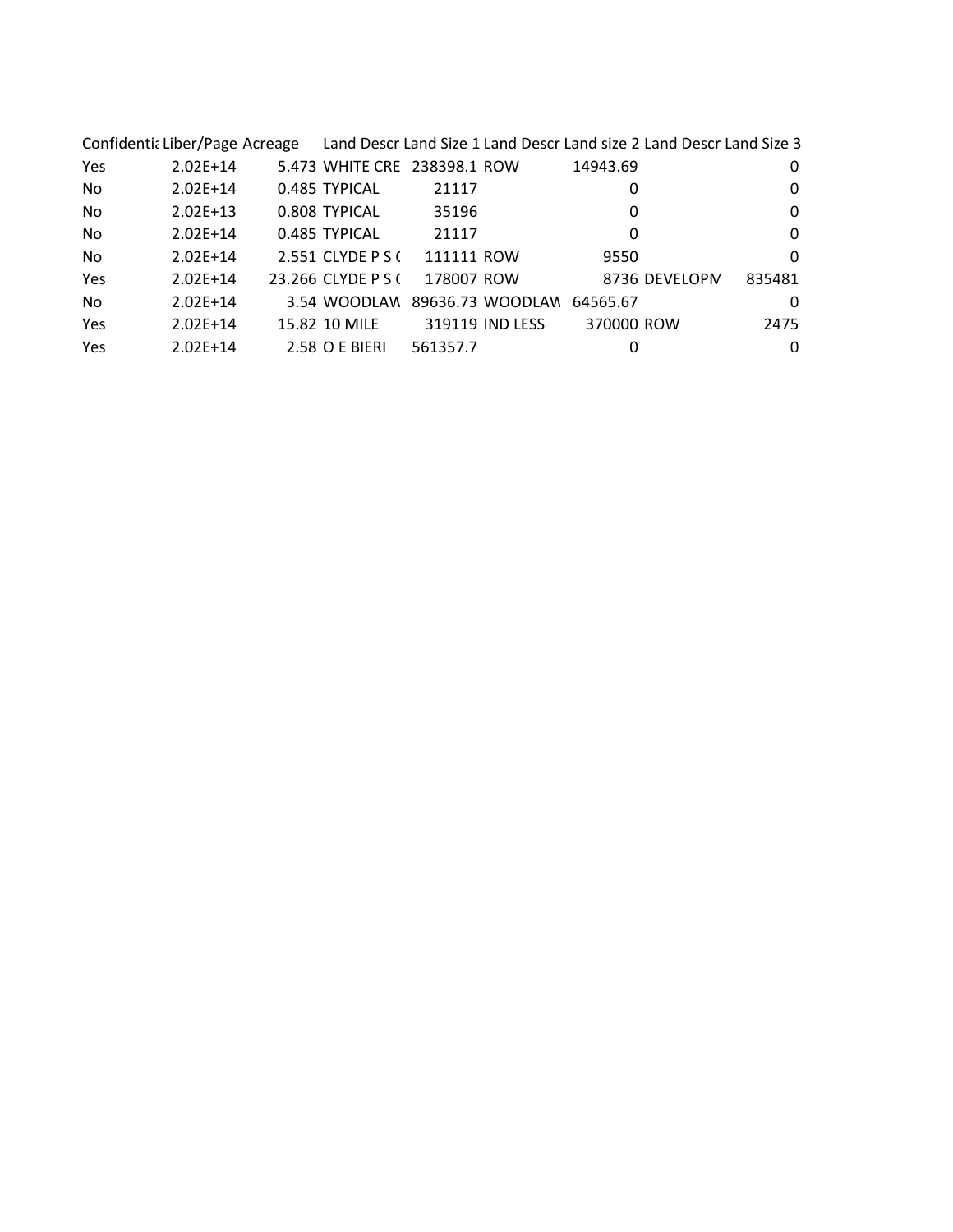| Land Descr Land Size 4 Land Descr Land Size 5 Frontage LV |   |        |        | L/I Value | Res Bldg Va Ag Bldg Val |   |
|-----------------------------------------------------------|---|--------|--------|-----------|-------------------------|---|
| 0                                                         | 0 | 452.87 | 202638 | 0         |                         | 0 |
|                                                           | 0 | 0      | 21117  | 11533     | 0                       | 0 |
|                                                           | 0 | 0      | 35196  | 19222     | 0                       | 0 |
|                                                           | 0 | 0      | 21117  | 30264     | 0                       | 0 |
|                                                           | 0 | 289.38 | 111111 | 64527     | 0                       |   |
|                                                           | 0 | 265.37 | 400859 |           | 0                       |   |
|                                                           | 0 | 177.39 | 92521  | 21023     | 0                       | 0 |
|                                                           | 0 | 75     | 275473 | 77934     | 0                       | 0 |
|                                                           |   | 406.41 | 392975 |           |                         |   |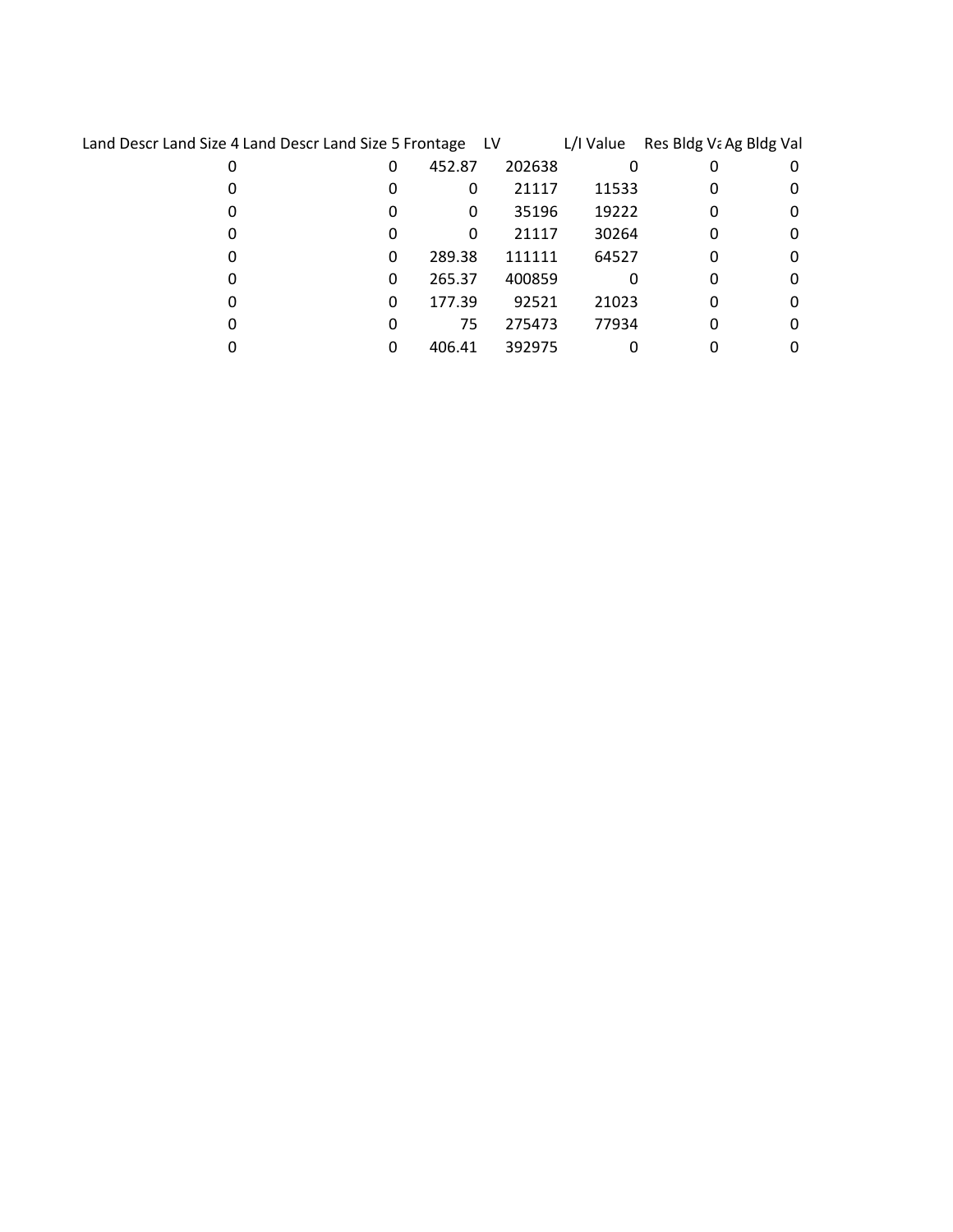|         |              | C/I Bldg Va L/V Ratio Allocation I Extraction I LV Used |         |          | Land SqFt \$/SqFt |                | \$/FF             | Comments            |
|---------|--------------|---------------------------------------------------------|---------|----------|-------------------|----------------|-------------------|---------------------|
| 0       | $\mathbf{1}$ | 233428                                                  | 233428  | 233428   | 238398.1          |                | 0.979152 515.4415 |                     |
| 155463  | 0.112257     | 20150.13                                                | 12504   | 12504    | 21117             | 0.59213        | #DIV/0!           |                     |
| 230848  | 0.12338      | 40702.92                                                | 79830   | 79830    |                   | 35196 2.268155 | #DIV/0!           |                     |
| 143153  | 0.108552     | 17693.93                                                | -10417  | 17693.93 | 21117             | 0.8379         | #DIV/0!           |                     |
| 1655458 | 0.06068      | 188108.2                                                | 1380015 | 188108.2 | 111111            | 1.692975       | 650.0386          |                     |
| 0       | $\mathbf{1}$ | 399900                                                  | 399900  | 399900   | 178007            | 2.246541       | 1506.953          |                     |
| 169857  | 0.326467     | 114263.4                                                | 159120  | 159120   | 154202.4          | 1.031891       | 897.0066          |                     |
| 1135188 | 0.185056     | 292388                                                  | 366878  | 366878   | 319119            | 1.149659       | 4891.707          |                     |
| 0       | 1            | 348710                                                  | 348710  | 348710   | 561357.7          | 0.62119        |                   | 858.0251 others add |
|         |              |                                                         |         | 1806172  | 1639625           | 1.101576       |                   |                     |